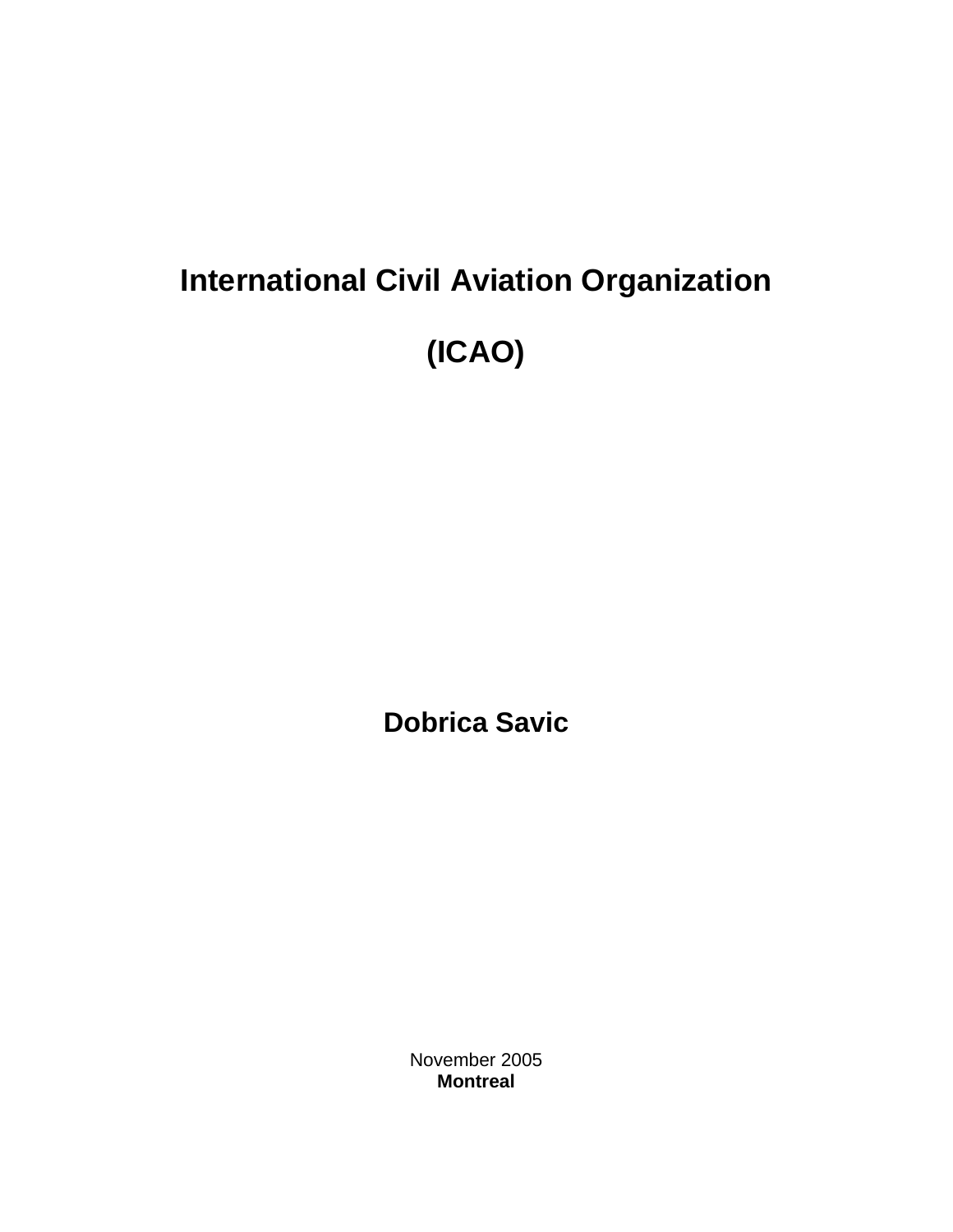#### **EXECUTIVE SUMMARY**

This research paper was prepared as a required part of the GDIA 622 – Fundamentals of Law for Charitable and Not-for-Profit Corporations course. The main purpose was to examine some elements of the legal environment in which an organization exists and functions. This includes impact of international, provincial and federal laws; purpose and mandate of the organization; its structure; various programs and activities that the organization is performing; sources of revenue and financing; as well as its strengths, weaknesses and current challenges. The organization selected was the International Civil Aviation Organization (ICAO) which has its headquarters in Montreal since 1945.

As the only United Nations specialized agency with headquarters in Canada, ICAO has played an important role in Canadian international exposure. At the same time, it placed special legal requirements and challenges to the Canadian Government. Legal solutions applied to ICAO represent a unique case in Canadian legislature that required particular attention and creative solutions. Particular emphasis in this paper was placed on three legal documents – Convention on International Civil Aviation, the Agreement between the ICAO and Canada, and the Understanding between the ICAO and Quebec.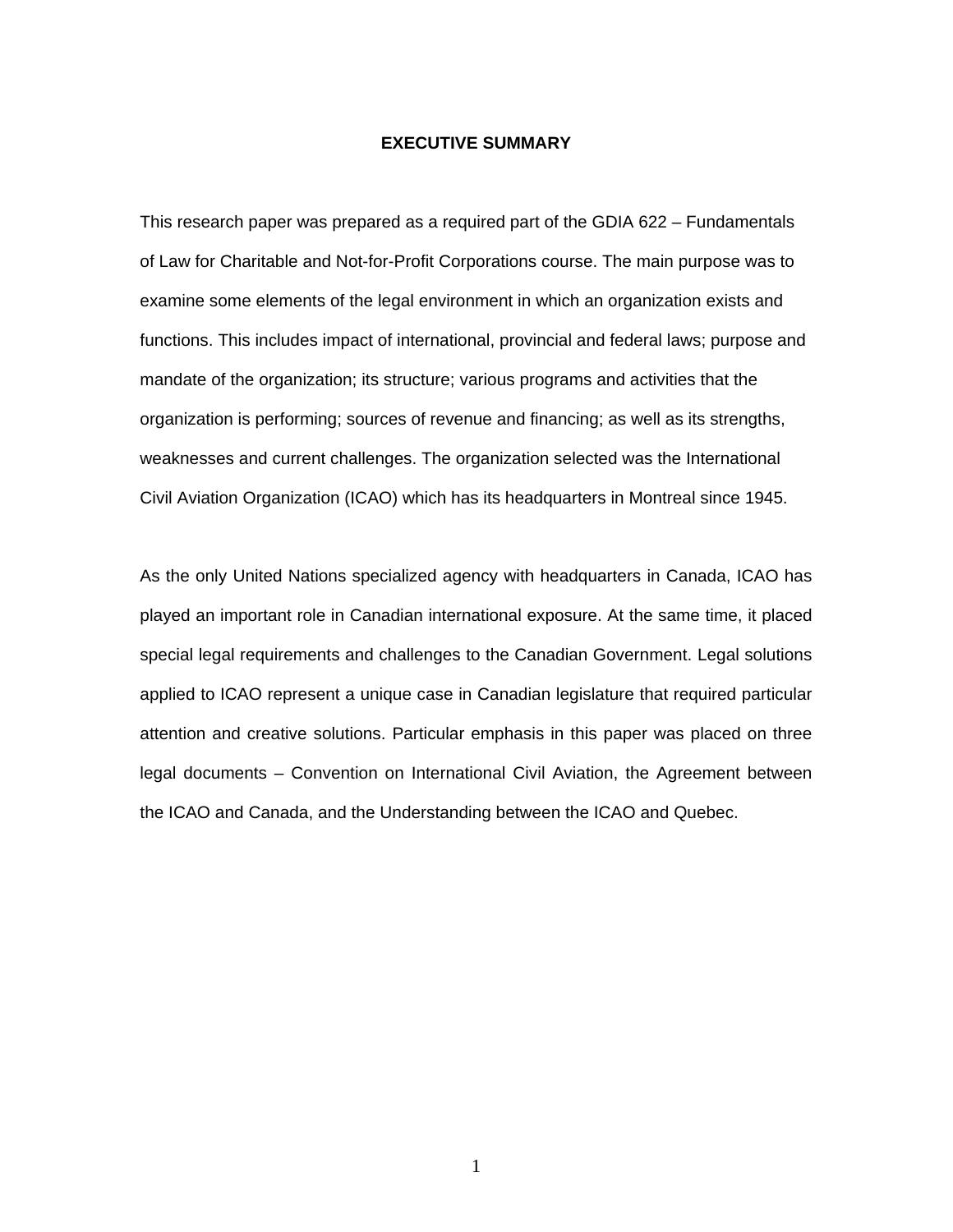## **CONTENTS**

| <b>Introduction</b>                                     | 3  |
|---------------------------------------------------------|----|
| <b>Chicago Conference</b>                               | 4  |
| <b>Establishment of ICAO</b>                            | 5  |
| <b>The Chicago Convention</b>                           | 6  |
| <b>Structure of the ICAO</b>                            | 8  |
| <b>ICAO Regional Offices</b>                            | 9  |
| <b>Financing of the ICAO</b>                            | 11 |
| <b>Mission of the ICAO</b>                              | 12 |
| <b>Current Challenges</b>                               | 13 |
| Seat of the Organization                                | 13 |
| <b>Headquarters Agreement between ICAO and Canada</b>   | 15 |
| Understanding between ICAO and the Government of Quebec | 19 |
| <b>Conclusions</b>                                      | 20 |
| <b>Bibliography</b>                                     | 21 |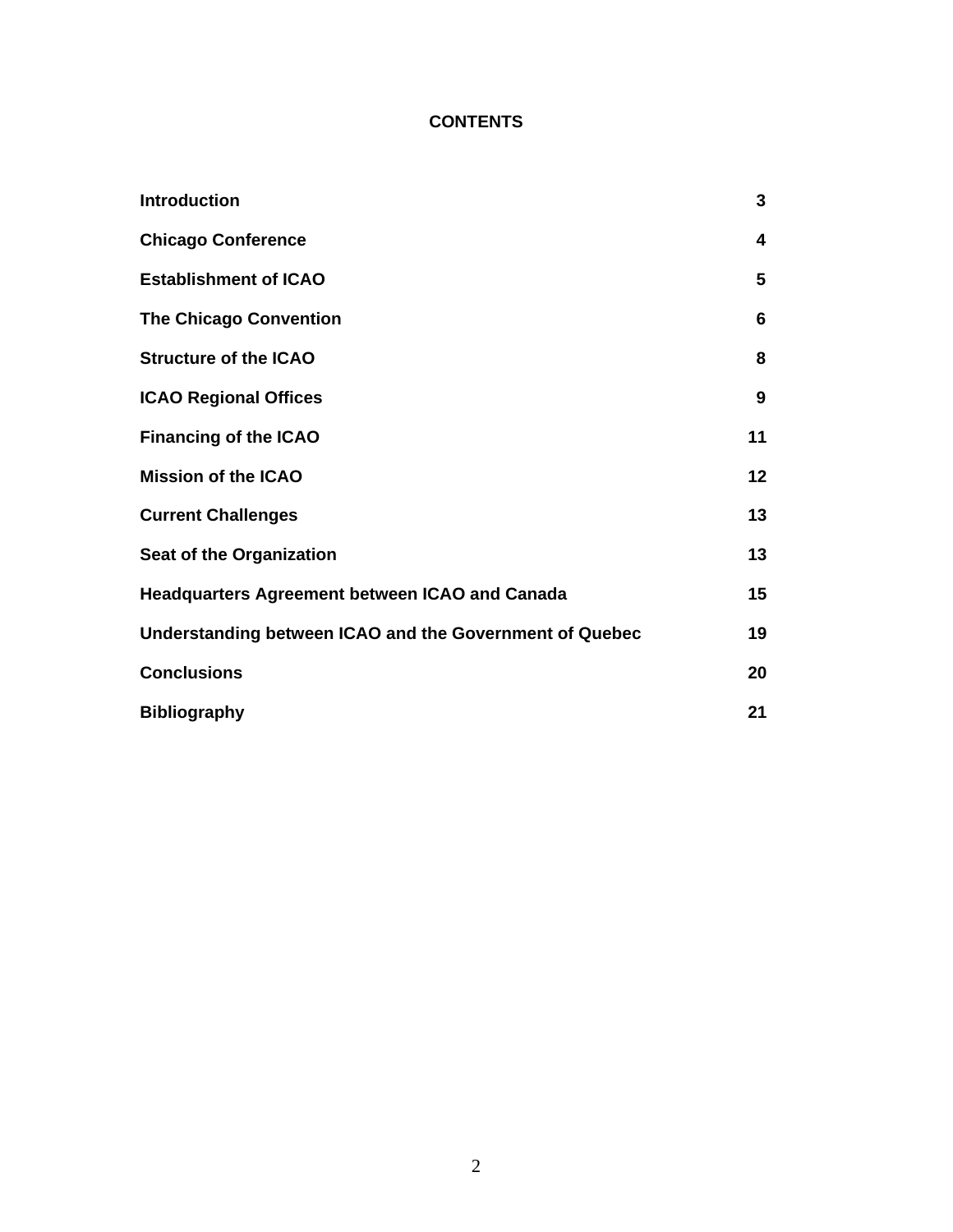#### **INTRODUCTION**

This research paper was prepared as a required part of the GDIA 622 – Fundamentals of Law for Charitable and Not-for-Profit Corporations course. The main purpose was to examine some elements of the legal environment in which an organization exists and functions. This includes impact of international, provincial and federal laws; purpose and mandate of the organization; its structure; various programs and activities that the organization is performing; sources of revenue and financing; as well as its strengths, weaknesses and current challenges.

As the focus of this legal research, I have selected the International Civil Aviation Organization (ICAO). I have been employed by this organization since 1988 and have held different management positions, none of which included direct legal responsibilities. Therefore, this research helped me gain some new and completely different insights about ICAO's legal framework in respect to Canadian laws and regulations and obligations of both sides under the Headquarters Agreement signed between ICAO and Canada.

What makes the legal status of ICAO in Canada very interesting is a fact that ICAO is part of the United Nations (UN) family of Specialized Agencies. It is the only UN Agency with Headquarters located in Canada. There are some other smaller UN programs and branches (satellite offices), but ICAO is an exception since its main base is in Montreal, although, ICAO also maintains seven Regional Offices located in different places around the world.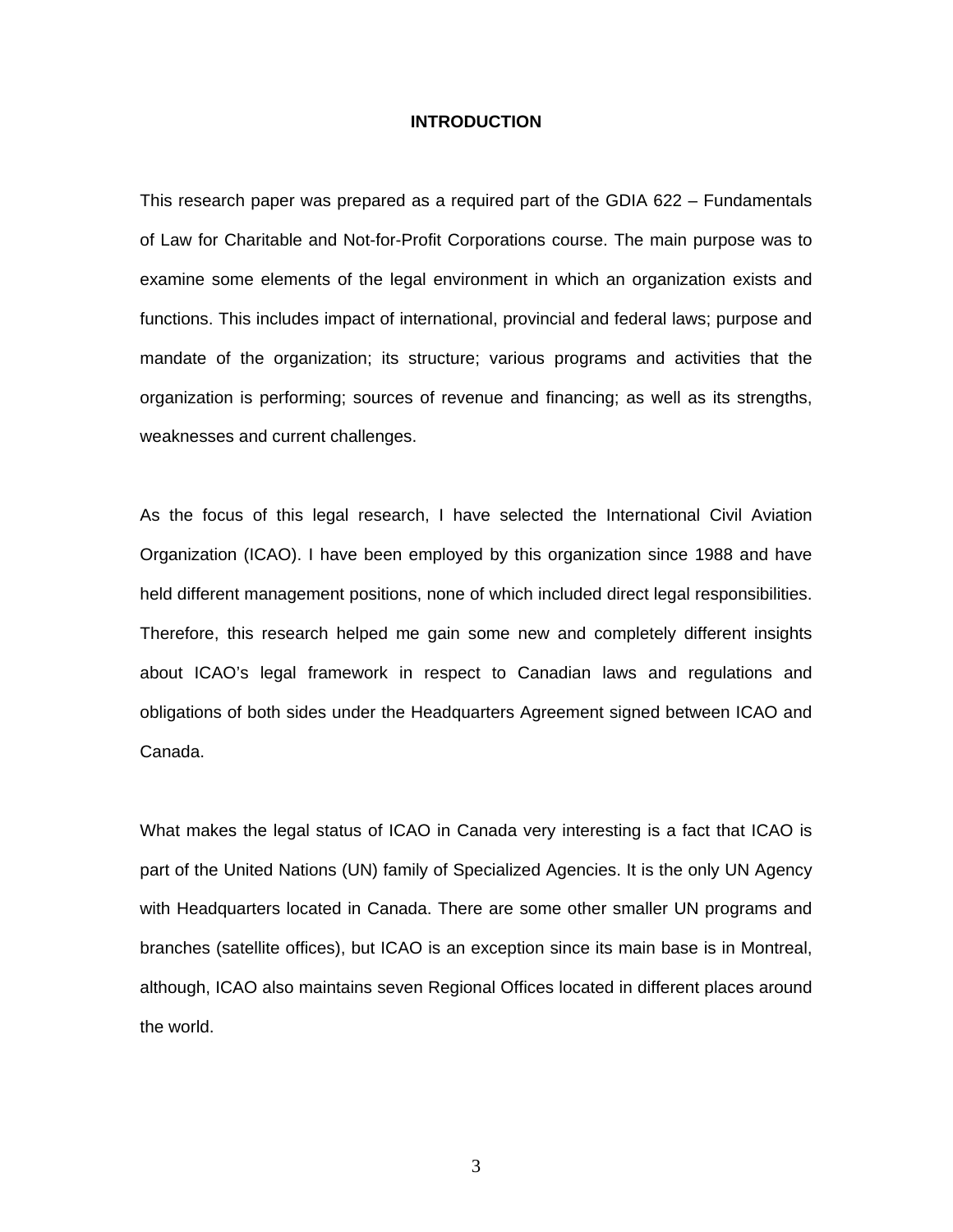#### **CHICAGO CONFERENCE**

The consequence of the studies initiated by the United States Government and subsequent consultations between the major World War II Allies was that the US Government extended an invitation to 55 States or authorities to attend, in November 1944, an International Civil Aviation Conference in Chicago. In response to the invitation of the United States Government, representatives of 54 nations met at Chicago from November 1 to December 7, 1944, to "make arrangements for the immediate establishment of provisional world air routes and services" and "to set up an interim council to collect, record and study data concerning international aviation and to make recommendations for its improvement." The Conference was also invited to "discuss the principles and methods to be followed in the adoption of a new aviation convention."

At the end, on 7 December 1944, 32 States signed a Convention on International Civil Aviation (also known as Chicago Convention). Newly adopted Convention set up the permanent International Civil Aviation Organization (ICAO) as a means to secure international co-operation with highest possible degree of uniformity in regulations and standards, procedures and organisation regarding civil aviation matters. At the same time, the following documents were also signed during the Chicago Conference:

- Interim Agreement on International Civil Aviation
- The International Services Transit Agreement
- The International Air Transport Agreement
- Drafts of 12 Annexes to the Chicago Convention
- Standard form of Bilateral Agreement for the exchange of air routes and services.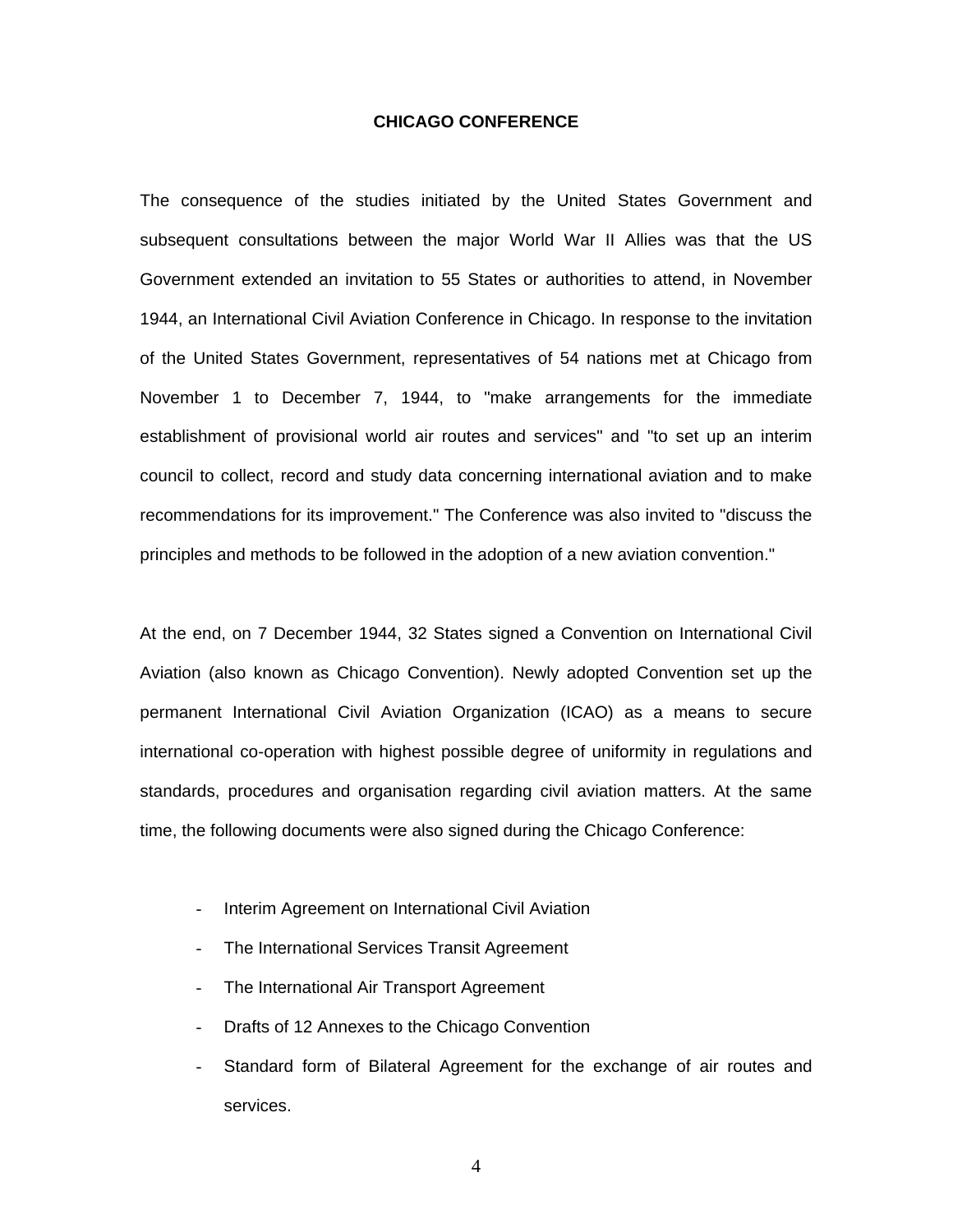For some, the most important work accomplished by the Chicago Conference was in the technical field (12 Annexes) because the Conference laid the foundation for a set of rules and regulations regarding air navigation as a whole which brought safety in flying a great step forward and paved the way for the application of a common air navigation system throughout the world. However, the Conference successfully responded to its two main purposes:

- To facilitate the inauguration of international air transport operations as soon as the global military situation permitted
- To promote orderly and healthy development of international civil aviation during the post-war era.



Stevens Hotel, Chicago, November 1944

## **ESTABLISHMENT OF ICAO**

Because of the inevitable delays in the ratification of the Convention, the Conference had signed an Interim Agreement, which foresaw the creation of a Provisional International Organization (PICAO) of a technical and advisory nature, with the purpose of collaboration in the field of international civil aviation. This Organization was in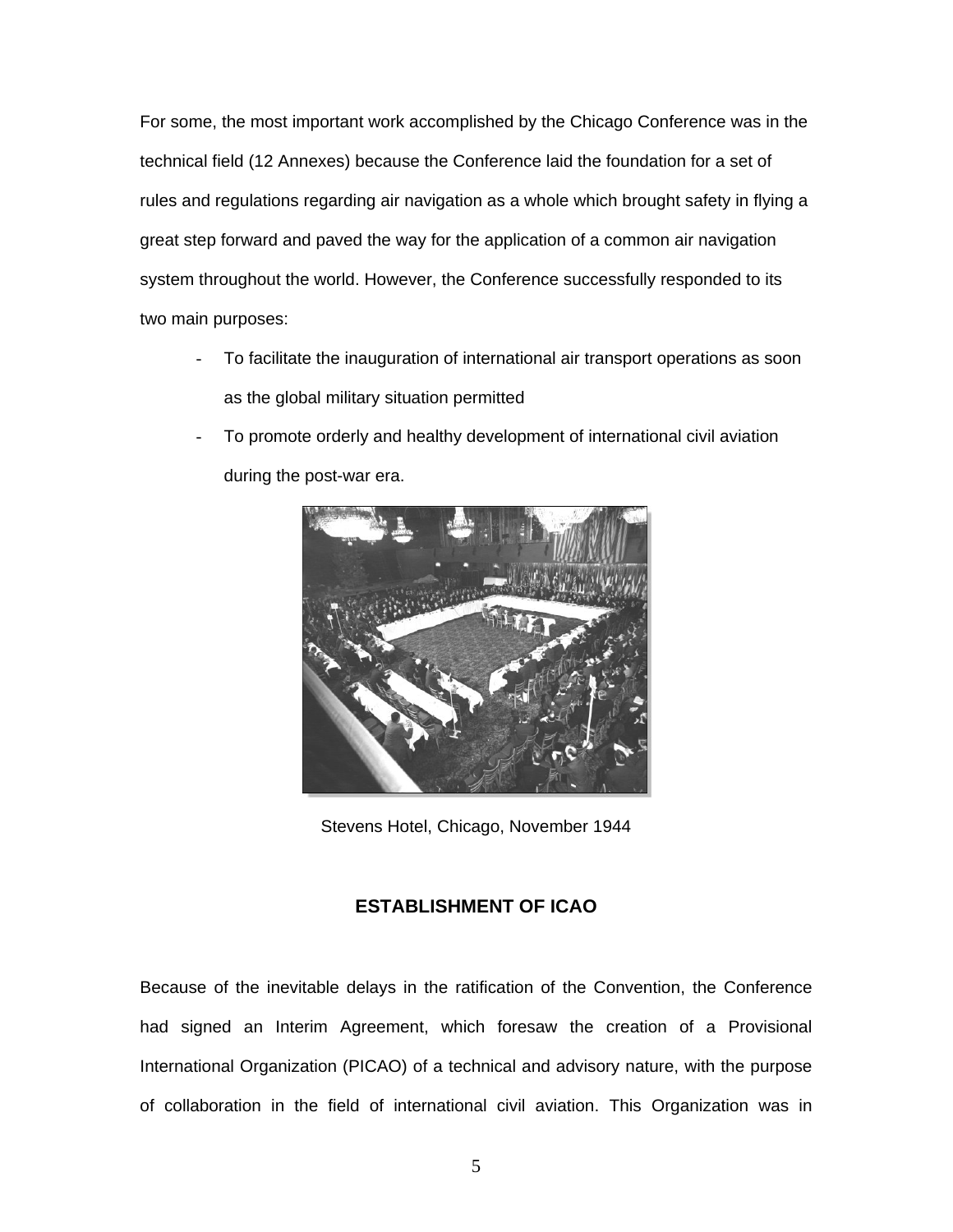operation from August 1945 to April 1947 when the permanent ICAO came into being. Its seat was in Montreal, Canada and in 1947 the change from PICAO to ICAO was little more than a formality. However, it also brought about the end of ICAN because, now that ICAO was firmly established, the ICAN member States agreed to dissolve International Commission for Air Navigation  $(ICAN)^1$  by naming ICAO specifically as its successor Organization.

## **THE CHICAGO CONVENTION**

The 96 articles of the Convention on International Civil Aviation, also known as the Chicago Convention, established the privileges and restrictions of all Contracting States, and provide for the adoption of International Standards and Recommended Practices (SARPs) regulating international air transport. The Convention accepts the principle that every State has complete and exclusive sovereignty over the airspace above its territory and provides that no scheduled international air service may operate over or into the territory of a Contracting State without its previous consent. The aims and objectives of ICAO, as contained in Article 44 of the Chicago Convention, are to develop the principles and techniques of international air navigation and to foster the planning and development of international air transport so as to:

- Ensure the safe and orderly growth of international civil aviation throughout the world.
- Encourage the arts of aircraft design and operation for peaceful purposes.
- Encourage the development of airways, airports, an air navigation facilities for international civil aviation.

 $\overline{a}$ 

<sup>&</sup>lt;sup>1</sup> ICAN was established on 13 October 1919 when the Supreme Council adopted the International Air Convention which was opened for signature by plenipotentiaries of 32 Allied and Associated Powers represented at the Paris Peace Conference.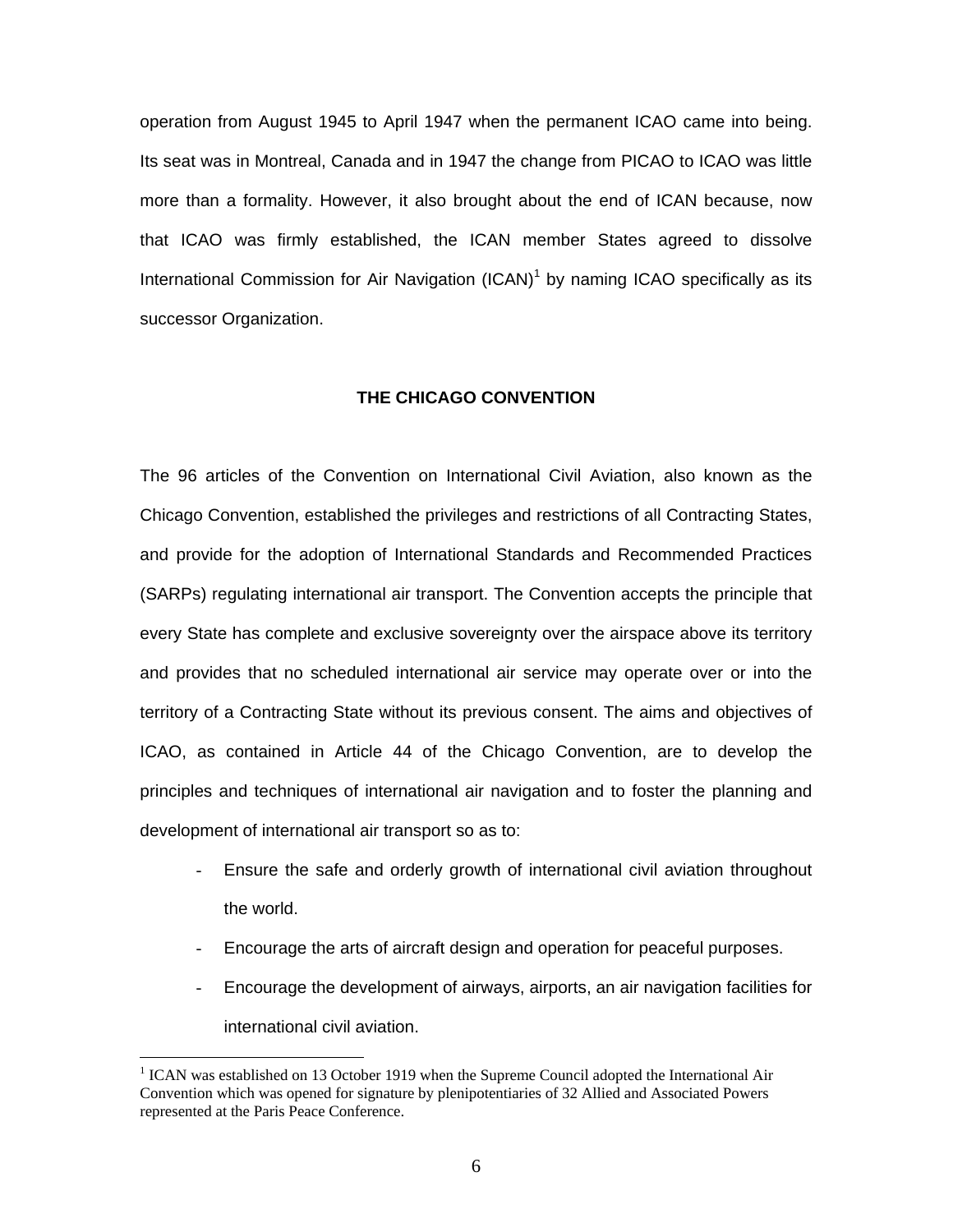- Meet the needs of the peoples of the world for safe, regular, efficient and economical air transport.
- Prevent economic waste caused by unreasonable competition.
- Ensure that the rights of Contracting States are fully respected and that every Contracting State has a fair opportunity to operate international airlines.
- Avoid discrimination between Contracting States.
- Promote safety of flight in international air navigation.
- Promote generally the development of all aspects of international civil aeronautics.

## **STRUCTURE OF THE ICAO**

ICAO has sovereign body – the Assembly, and a governing body – The Council. The Assembly meets at least once in three years and is convened by the Council. Each Contracting State is entitled to one vote and decisions of the Assembly are taken by a majority of the votes cast except when otherwise provided in the Convention. At these sessions, the Complete work of the Organization in the technical, economic, legal and technical cooperation fields is reviewed in detail and guidance is given to the other bodies of ICAO for future work.

The Council is a permanent body responsible to the Assembly and is composed of 36 Contracting States elected by the Assembly for a three-year term. In the election, adequate representation is given to States of chief importance in air transport, States not otherwise included which make the largest contribution to the provision of facilities for civil air navigation and States not otherwise included whose designation will ensure that all the major geographic areas of the world are represented on the Council.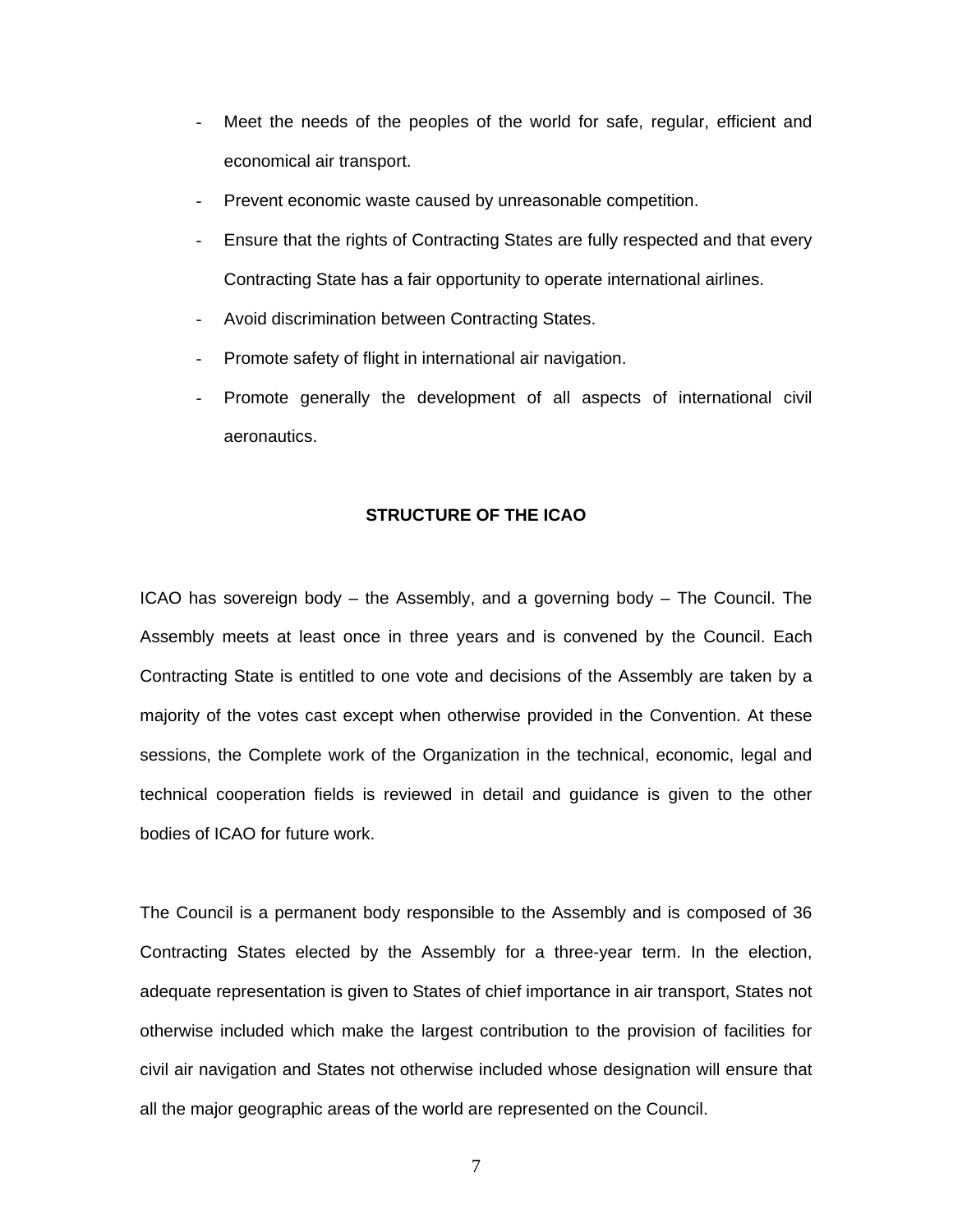The Council and its subsidiary bodies provide the continuing direction of the work of the Organization. One of the major duties of the Council is to adopt International Standards and Recommended Practices (SARPs) and to incorporate these as Annexes to the Convention on International Civil Aviation. The Council may act as an arbiter between Contracting States on matters concerning aviation and implementation of the Convention; it may investigate any situation which presents avoidable obstacles to the development of international air navigation and, in general, it may take whatever steps are necessary to maintain the safety and regularity of operation of international air transport.

Although the Council has the responsibility for adoption of SARPs, and approval of Procedures for Air Navigation Services (PANS), the principal body concerned with their development is the ICAO Air Navigation Commission. The Commission is composed of 15 persons who have qualifications and experience in the science and practice of aeronautics. Its members are nominated by Contracting States and are appointed by the Council. They act in their personal expert capacity and not as representatives of their nominators. The Commission is assisted by small groups of experts, nominated by Contracting States and international organizations and approved by the Commission.

The Secretariat, headed by a Secretary General, is divided into fine main divisions:

- Air Navigation Bureau
- Air Transport Bureau
- Legal Bureau
- Technical Cooperation Bureau
- Bureau of Administration and Services.
	- 8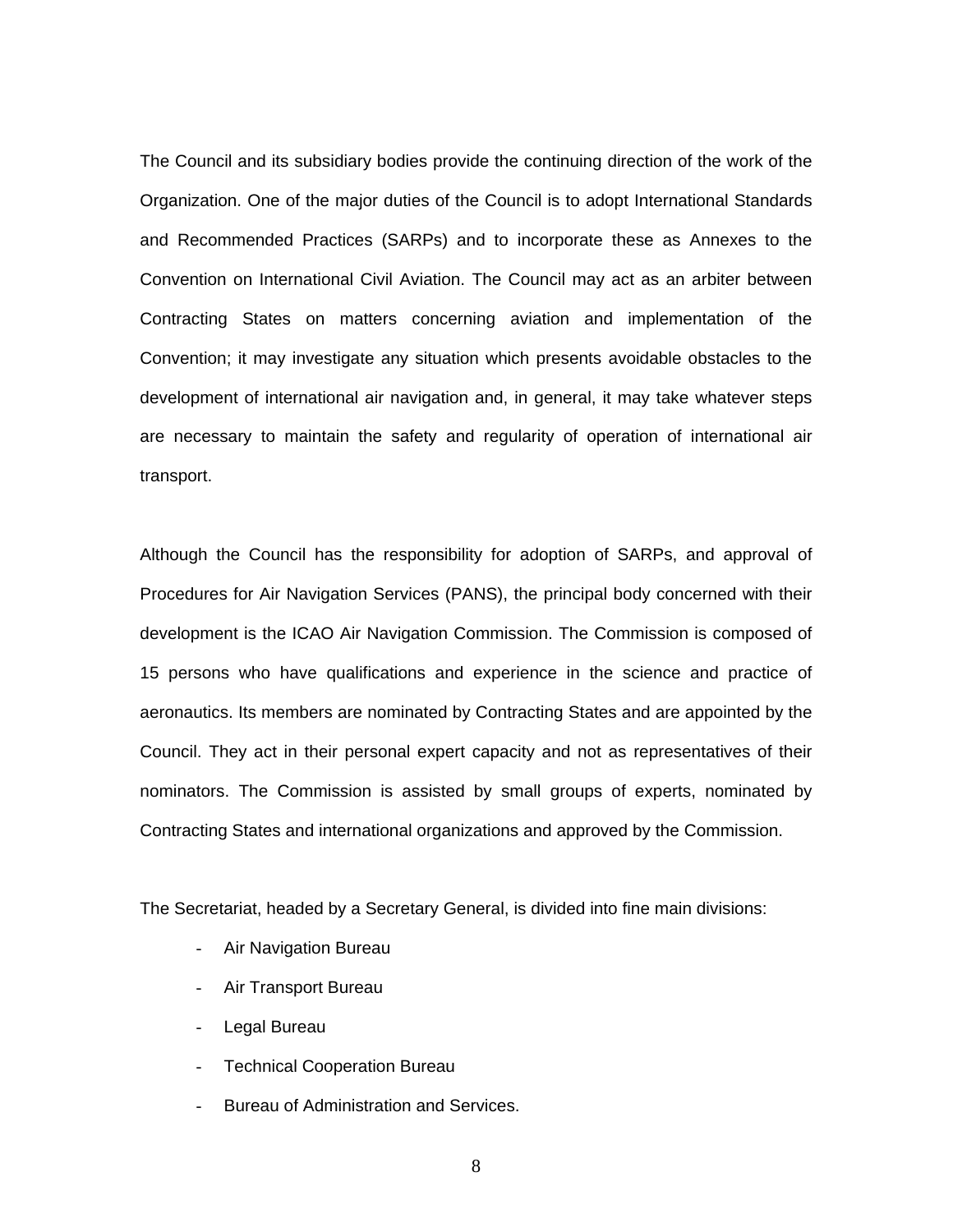In order for the work of the Secretariat to reflect a truly international approach, professional personnel are recruited on a broad geographical basis.

ICAO works in close collaboration with other specialized agencies of the United Nations, such as the International Maritime Organization, the International Telecommunication Union and the World Meteorological Organization. Other international organizations including the International Air Transport Association, the Airports Council International and the International Federation of Air Line Pilots' Associations participate at many ICAO meetings.

#### **ICAO REGIONAL OFFICES**

From the very assumption of activities of PICAO/ICAO, it was realized that the work of the Secretariat, especially in the technical field, would have to cover two major activities: those which covered generally applicable rules and regulations concerning training and licensing of aeronautical personnel both in the air and on the ground, communication systems and procedures, rules for the air and air traffic control systems and practices, airworthiness requirements for aircraft engaged in international air navigation as well as their registration and identification, aeronautical meteorology and maps and charts. For obvious reasons, these aspects required uniformity on a world-wide scale if truly international air navigation was to become a possibility. Activities in these fields had therefore to be handled by a central agency, i.e. ICAO headquarters, if local deviations or separate developments were to be avoided; those concerning the practical application of air navigation services and facilities by States and their co-ordinated implementation in specific areas where operating conditions and other relevant parameters were comparable.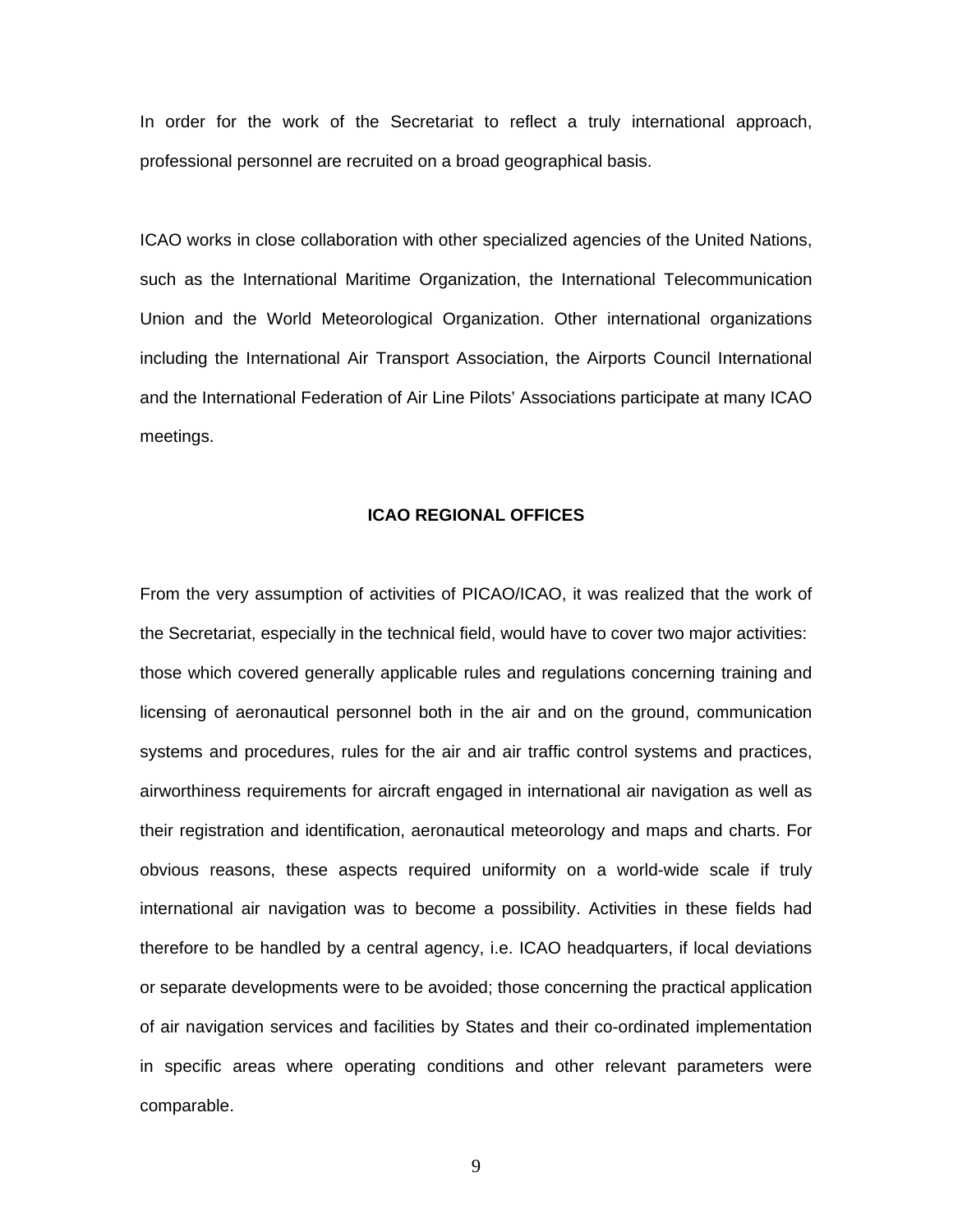To meet the latter objective it was agreed to sub-divide the surface of the earth into a number of "regions" within which distinct and specific air navigation problems of a similar nature existed. A typical example of this process is illustrated by a comparison of the socalled "North Atlantic Region (NAT)", where the primary problems concern long-range overseas navigation, with the "European-Mediterranean region (EUR)" where the coordination of trans-European operations with domestic and short-range international traffic constitutes the major problem. Once the regions created, it was necessary to provide bodies which were able to assist States in the resolution of their specific "regional" problems and it was agreed that this could best be achieved by the creation of a number of Regional Offices which were to be located either in the Region they served or, if more than one Region was to be served by such an Office, as close as possible to the Region concerned.

As a consequence of the above ICAO adopted the concept of Regions and Regional Offices on the understanding that any regional activities could only be undertaken provided they did not conflict with the world-wide activities of the Organization. However, it was also recognised that such activities could vary from Region to Region taking into account the general economic, technical or social environment of the Region concerned.

Today, ICAO maintains seven Regional offices:

- Bangkok: Asia and Pacific (APAC) Office
- Cairo: Middle East (MID) Office
- Dakar: Western and Central African (WACAF) Office
- Lima: South American (SAM) Office
- Mexico: North American, Central American and Caribbean (NACC) Office
- Nairobi: Eastern and Southern African (ESAF) Office
- Paris: European and North Atlantic (EUR/NAT) Office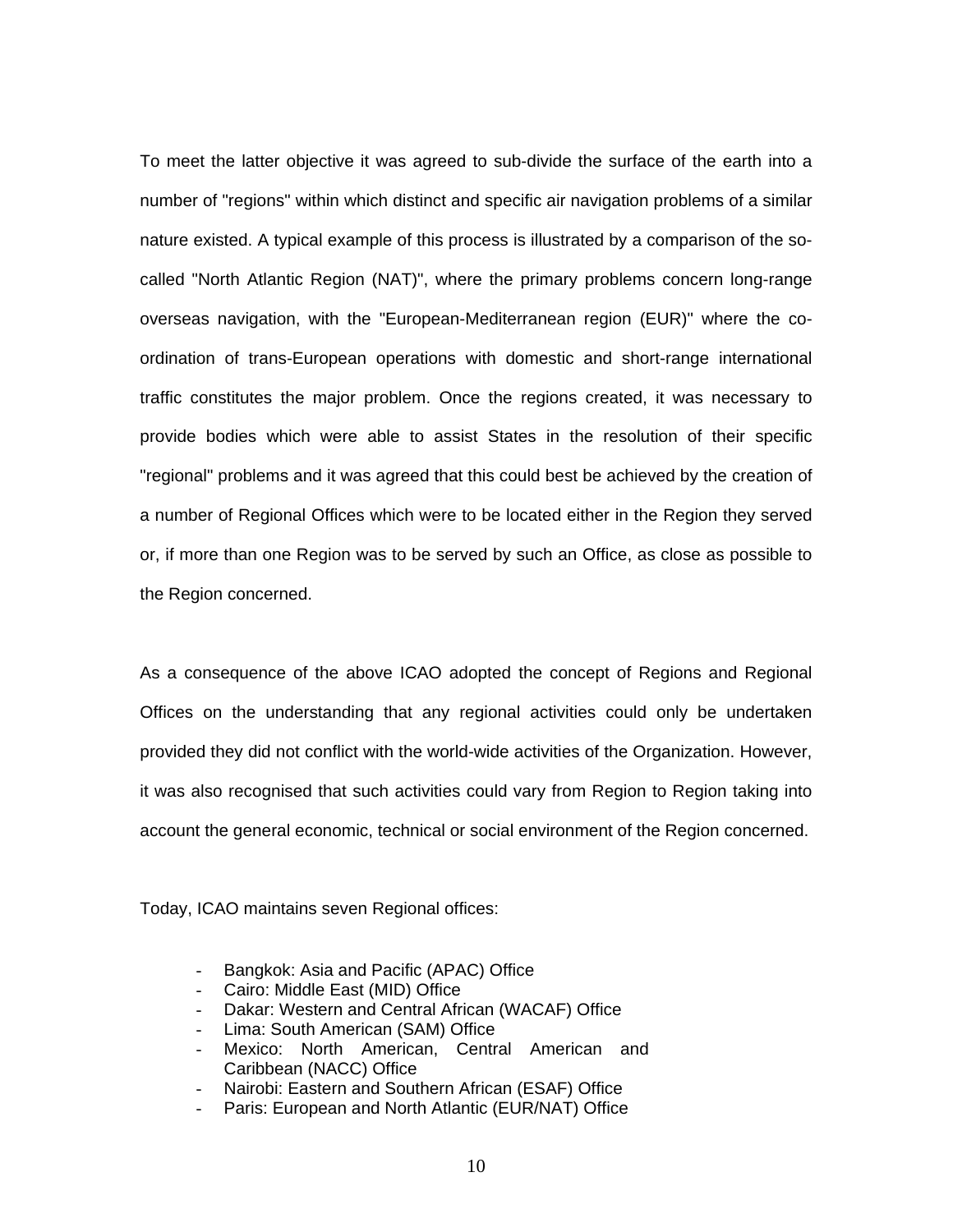Coordination of the Regional offices, their work and activities, is the responsibility of the Regional Affairs Office, which is one of the parts of the Montreal-based Secretariat.

## **FINANCING OF THE ICAO**

The Chapter XII of the Chicago Convention, Articles 61-63, are devoted to the financing matters of the Organization. It determines that the Council submits to the Assembly annual budgets, annual statements of accounts and estimates of all receipts and expenditures. The Assembly votes the budgets with whatever modification it sees fit to prescribe, and apportions the expenses of the Organization among the contracting States on the basis which it determines from time to time determine.

The Assembly may suspend the voting power in Assembly and in the Council of any contracting State that fails to discharge within a reasonable period its financial obligations to the Organization.

Each contracting State bears the expenses of its own delegation to the Assembly and the remuneration, travel, and other expenses of any person whom it appoints to serve on the Council, and of its nominees or representatives on any subsidiary committees or commissions of the Organization.

The total budget of the ICAO for period 2005-2007 is US \$161.5 million.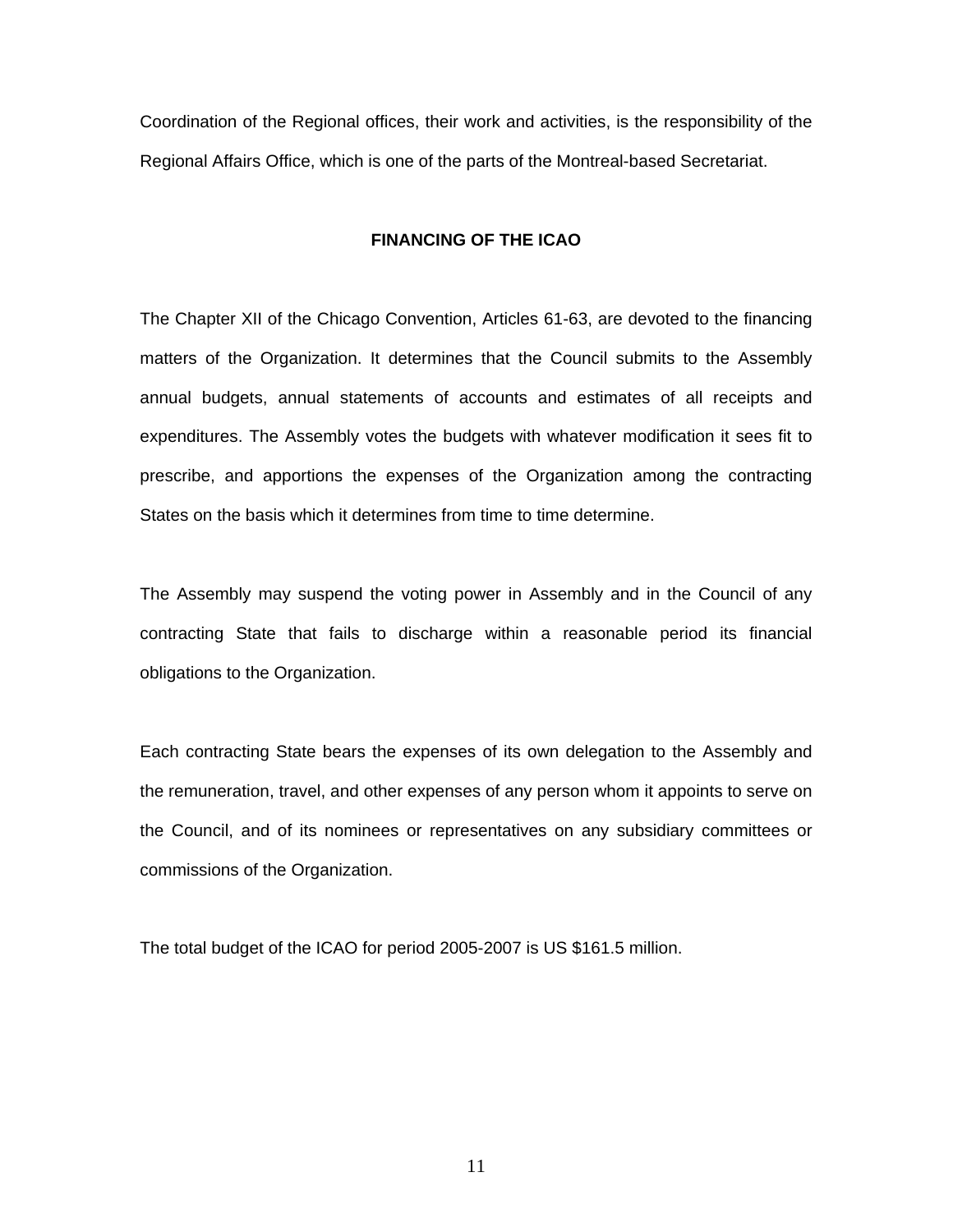## **MISSION OF THE ICAO**

The main mission of ICAO includes strengthening of safety and security, increasing of efficiency of international civil aviation, and promotion of principles enshrined in the Chicago Convention. The mission is further elaborated through eight strategic objectives:

- Foster the implementation of ICAO Standards and Recommended Practices (SARPs) to the greatest extent possible worldwide.
- Develop and adopt new or amended SARPS and associated documents in a timely manner to meet changing needs.
- Strengthen the legal framework governing international civil aviation.
- Ensure the currency, coordination and implementation of regional air navigation plans and provide the framework for the efficient implementation of new air navigation systems and services.
- Respond on a timely basis to major challenges to the safe, secure and efficient development and operation of civil aviation.
- Ensure that guidance and information on the economic regulation of international air transport is current and effective.
- Assist in the mobilization of human, technical and financial resources for civil aviation facilities and services.
- Ensure the greatest possible efficiency and effectiveness in the operations of the Organization, inter alia to meet the above objectives.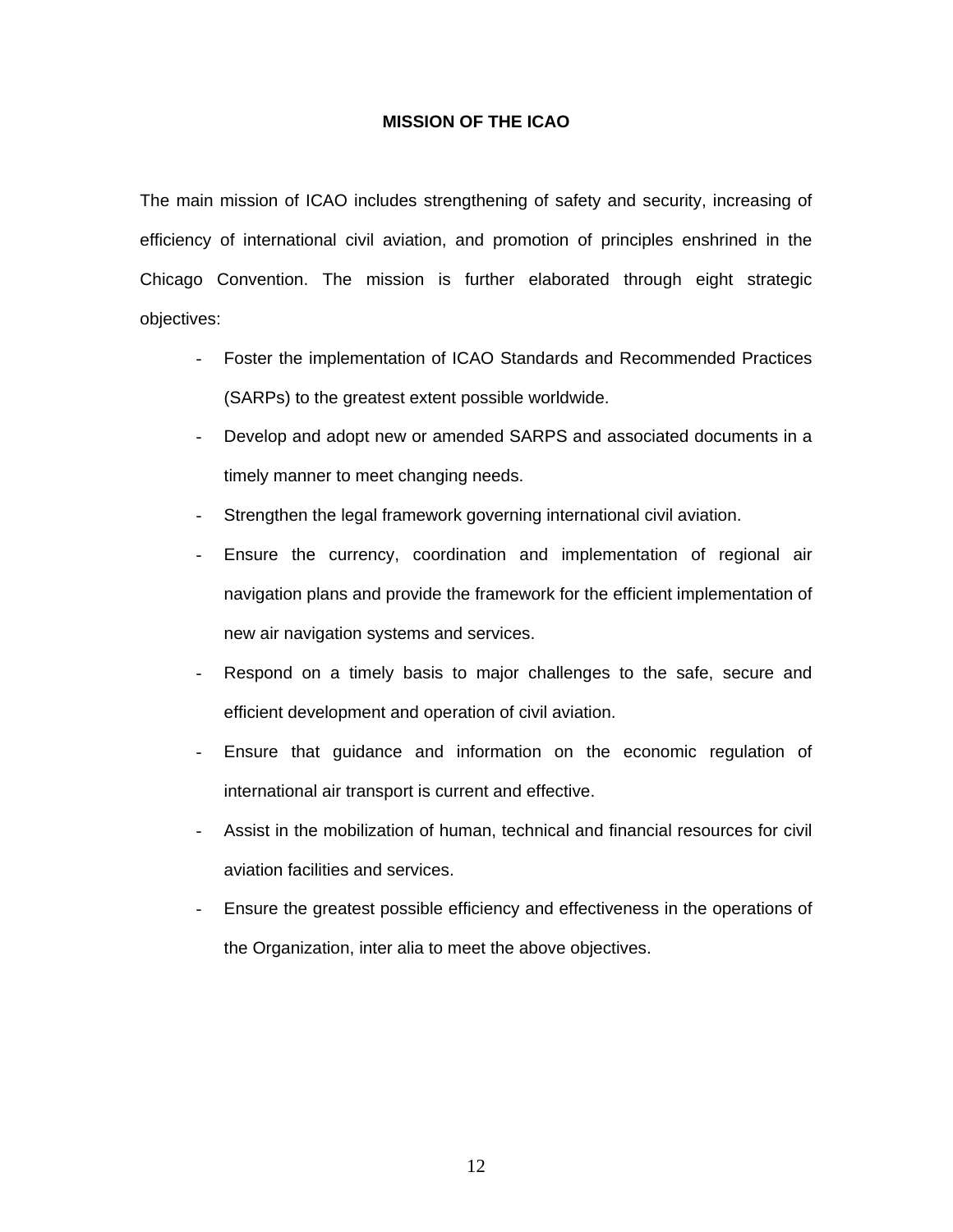## **CURRENT CHALLENGES**

Since 1944, the Chicago Convention has proved resilient by providing a sufficiently flexible framework to enable ICAO to fulfil successfully the responsibilities assigned to it. Today, however, major challenges are facing international civil aviation. There is a great need for ICAO to adapt within the framework of the Convention to rapidly changing circumstances including:

- Globalization and trans-nationalization of markets and operations.
- Terrorism and use of aircrafts as weapons.
- Emergence of regional and sub-regional trading and regulatory blocks.
- Commercialization of government service providers.
- Diversification of fiscal measures to respond to budgetary needs.
- Potential evasion of safety regulation (along with labour, competition and other regulation) as a consequence of blurring of sectoral boundaries and responsibilities of related authorities.
- Recognition of and response to environmental concerns.
- Emergence of new technologies.
- Approach of physical limits to infrastructure capacity.

## **SEAT OF THE ORGANIZATION**

Although the Chicago Conference selected Canada as a host country, it diplomatically stopped short of indicating a preference with respect to the province or city in which it might be established. Virtually from the day of Conference's adjournment, the Canadian Government began its planning for locating the headquarters of PICAO in Montreal. There never was any doubt – Montreal was the obvious choice. It was, at the time,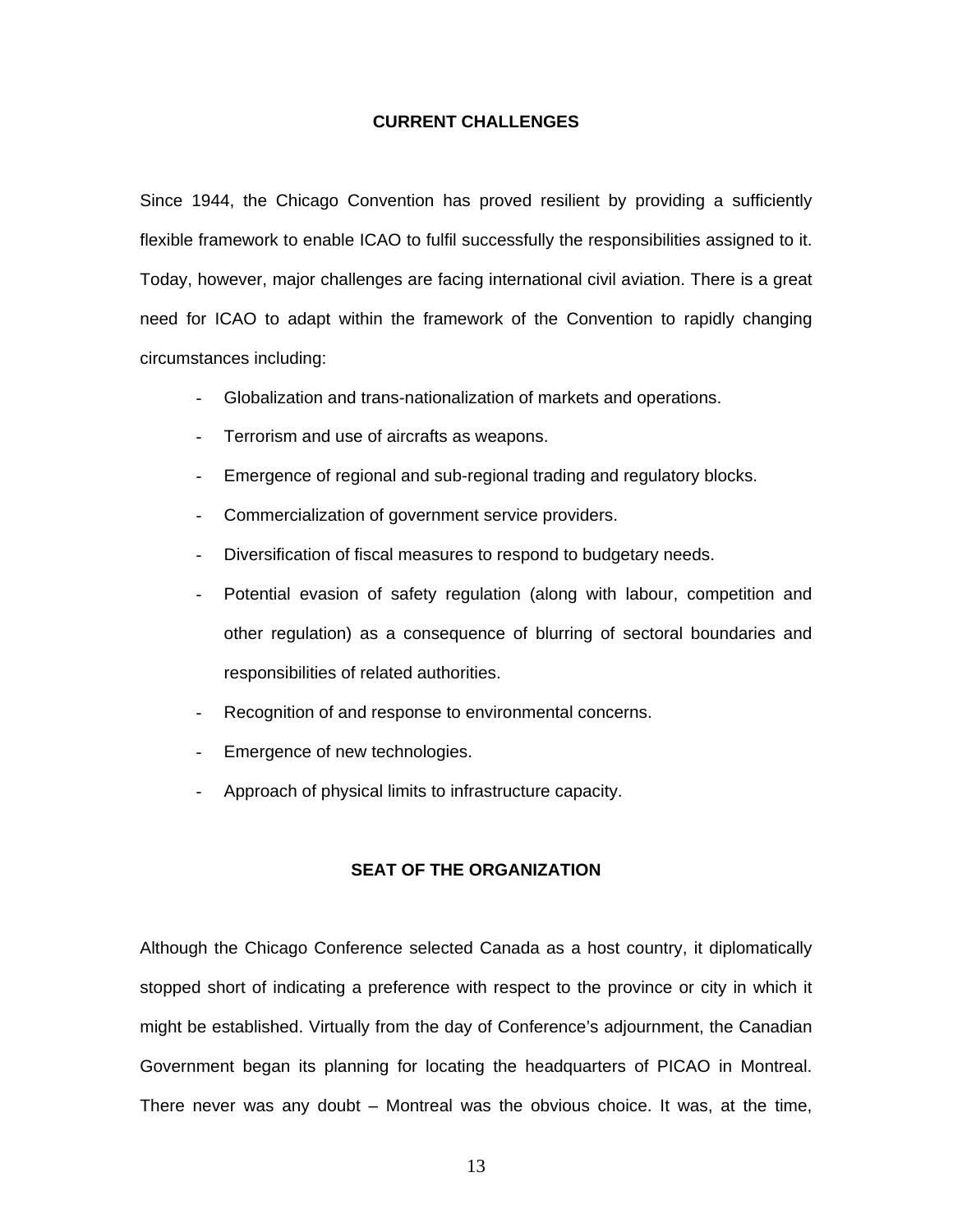clearly the country's leading metropolis, its most cosmopolitan and international city. Furthermore, it was also the country's hub of international civil air transport.

On 6 June 1945, the required 26 States, including each of the 20 States elected to the Council, had accepted the Interim Agreement on International Civil Aviation. Thus, PICAO was born - as anticipated, within the six months of closing of the Chicago Conference. Two weeks later, a Canadian Preparatory Committee swung into action with office accommodation at Dominion Square in Montreal.

The Canadian Government has decided that such a committee, with small dedicated office staff was the best means of handling its primary task, preparing for the first meeting of the Interim Council. These preparations included meeting-room accommodations, administrative and logistical support, press and public relations facilities, and an agenda with supporting documentation. To augment the work of the Preparatory Committee, a small Secretariat staff has been seconded from various Canadian Government departments to the Committee's Dominion Square Offices. By 15 August, the temporary office staff so assembled numbered 25; they occupied just a small corner of two complete floors, some 1,200 square meters of floor-space, which the Government already had reserved for the PICAO.

The first Council meeting was convened at the Windsor Hotel adjacent to the Dominion Square. The Federal Government, the Province of Quebec and the City of Montreal spared no expense in welcoming the PICAO Council to Canada. A wide-ranging social calendar was offered, including tours of Ottawa and Quebec City, a tug-boat tour of Montreal's harbour, an elegant reception at City Hall plus several additional events. Montreal's newspapers gave the meeting and its participants extravagant daily coverage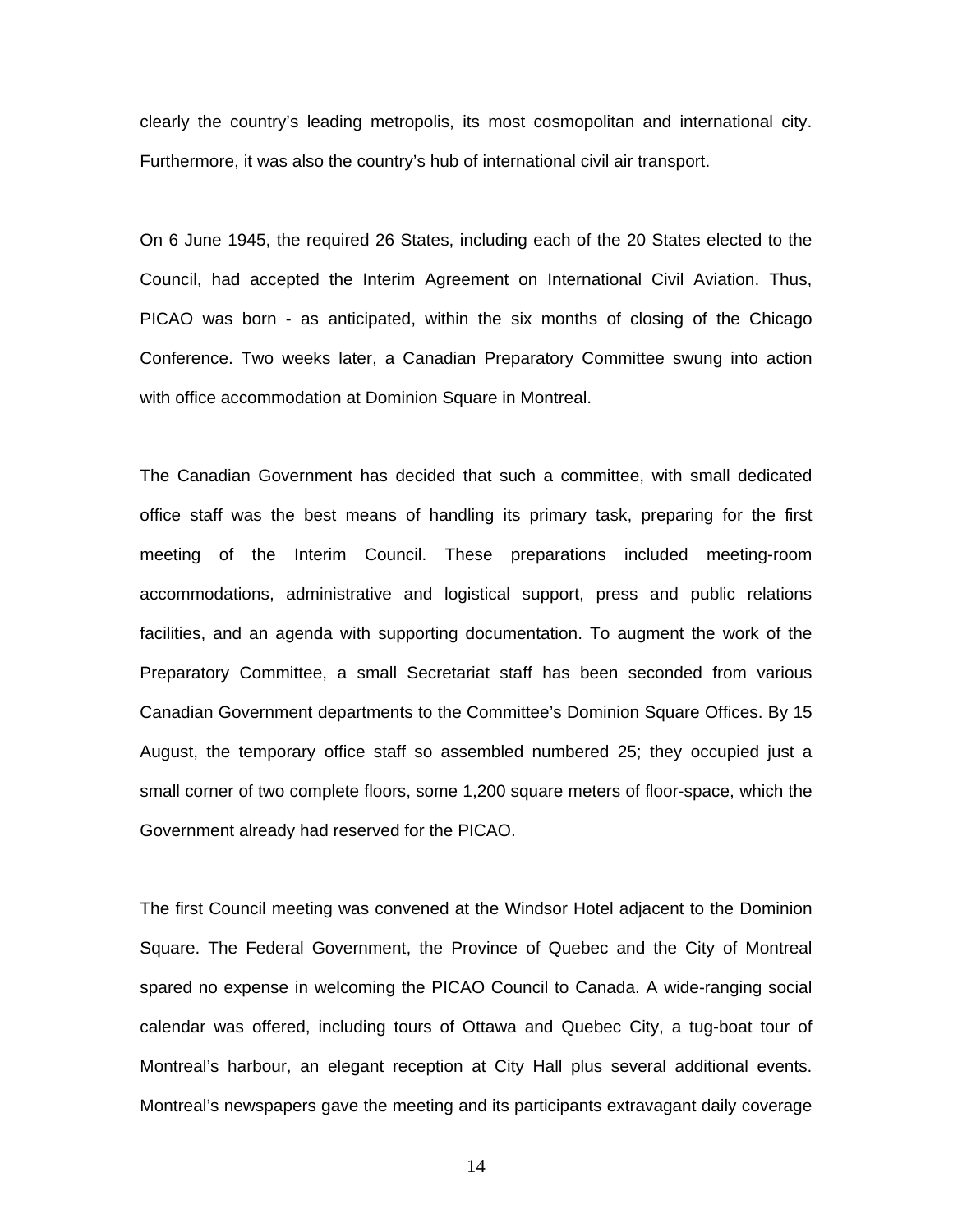in both words in pictures. Canada was proud to have PICAO based in its country; it aimed at making it a permanent arrangement as soon as possible.

By March 1947, PICAO Secretariat staff numbered 341. PICAO functioned as an interim organization from 6 June 1945 until 4 April 1947, 30 days after the 26<sup>th</sup> ratification of the Chicago Convention had been deposited. On that day, the permanent International Civil Aviation Organization came into being. Thus, what have been planned as the Second PICAO Assembly in May 1947 became the First Session of the Assembly of ICAO. It, too, was convened at Montreal's Windsor Hotel.

#### **HEADQUARTERS AGREEMENT BETWEEN ICAO AND CANADA**

Few countries around the world have the privilege of hosting the Headquarters of an international organization  $-$  in particular, a specialized agency of the UN system.<sup>2</sup> To act as a host country brings considerable international prestige, possibly increased influence over the activities of the organization, and most definitely considerable responsibility and expense, although the economy of the host country also benefits when employment is created by the activities of the organization, and the budget of the organization and of national delegations is spent in its territory.

The agreements between the host State and the international organization concerning the headquarters of the organization have a fundamental legal significance for the determination of the legal status, immunities, and privileges of the Organization in the territory of the host State, as well as of the status, immunities, and privileges of the representatives of Member States of the Organization and its officials (the Secretariat).

 $\overline{a}$ 

<sup>&</sup>lt;sup>2</sup> Vienna, Paris, Rome, Geneva, London, New York, Washington DC.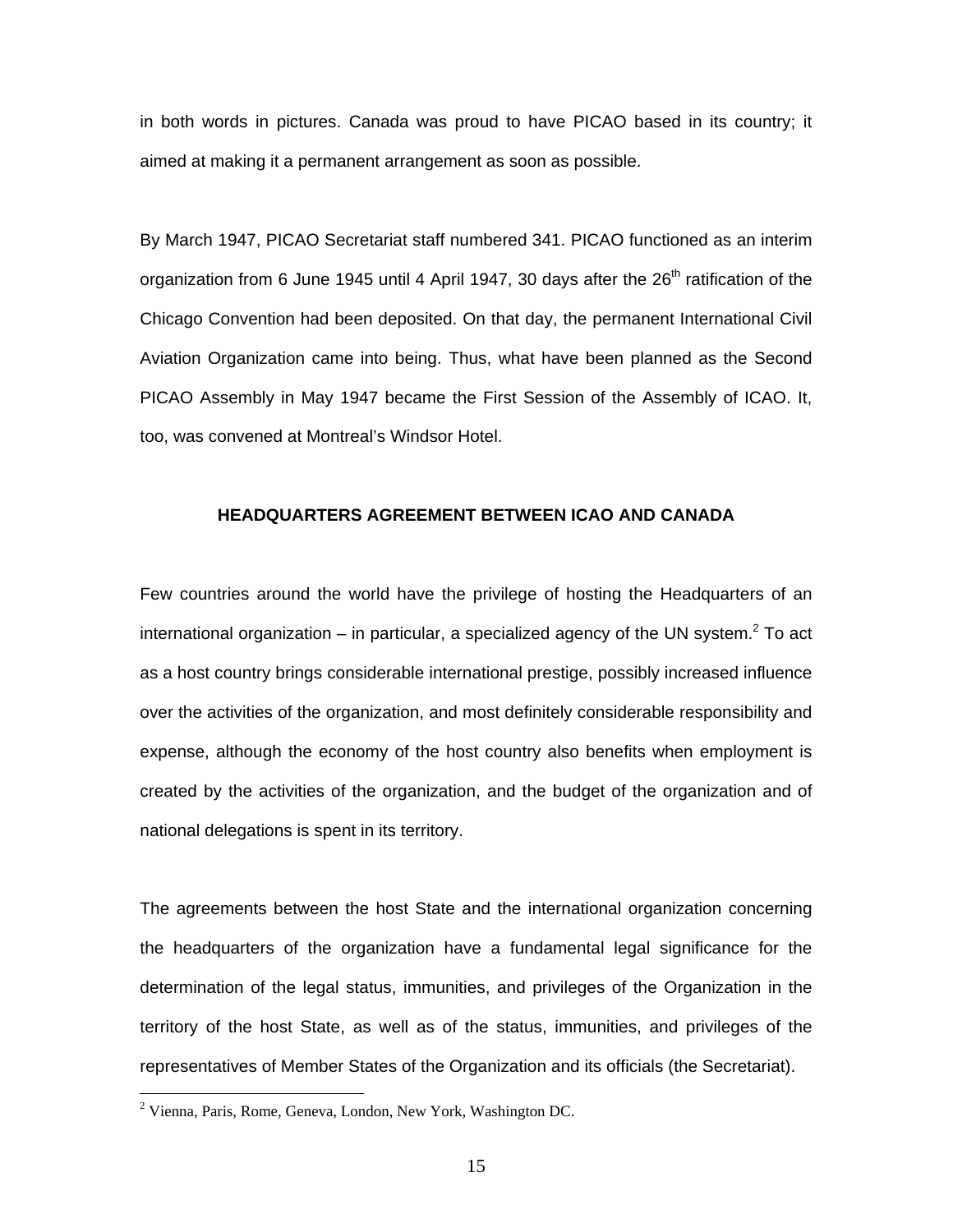On 21 November 1947, the General Assembly of the United Nations adopted the Convention on the Privileges and Immunities of the Specialized Agencies. Its aim was to uniformly regulate bilateral relations between the host State and the international organizations. However, this Convention was regarded as too general and never achieved universal acceptance.

Canada did not become a party to the 1947 Convention on the Privileges and Immunities of the Specialized Agencies, but the Headquarters Agreement between Canada and ICAO, of 14 April 1951, closely paraphrased the principles and the wording of that Convention. The 1951 Headquarters Agreement served both ICAO and Canada well for over four decades. On 16 September 1980 a Supplementary Agreement entered into force. It dealt with ICAO Headquarters premises at 1000 Sherbrooke Street West in Montreal. On 20 February 1992, the 1951 Agreement was terminated and superseded by a new Agreement that entered into force the same day. A new Supplementary Agreement was signed on 28 May 1999 superseding the Supplementary Agreement signed in 1980 in order to reflect the relocation of the Organization's Headquarters to a new location on 999 University Street on November 1, 1996.

Headquarters Agreement from 1992 is a relatively speaking a short document containing only 40 articles. The Organization is given a corporate legal personality including the capacity to contract; acquire and dispose of immovable and movable property; and to institute legal proceedings. At the same time, the Organization, its property and its assets were given the same immunity from suit and every form of judicial process as is enjoyed by foreign states. The Headquarters premises of the Organization shall be inviolable with the Government of Canada giving it the same protection as is given to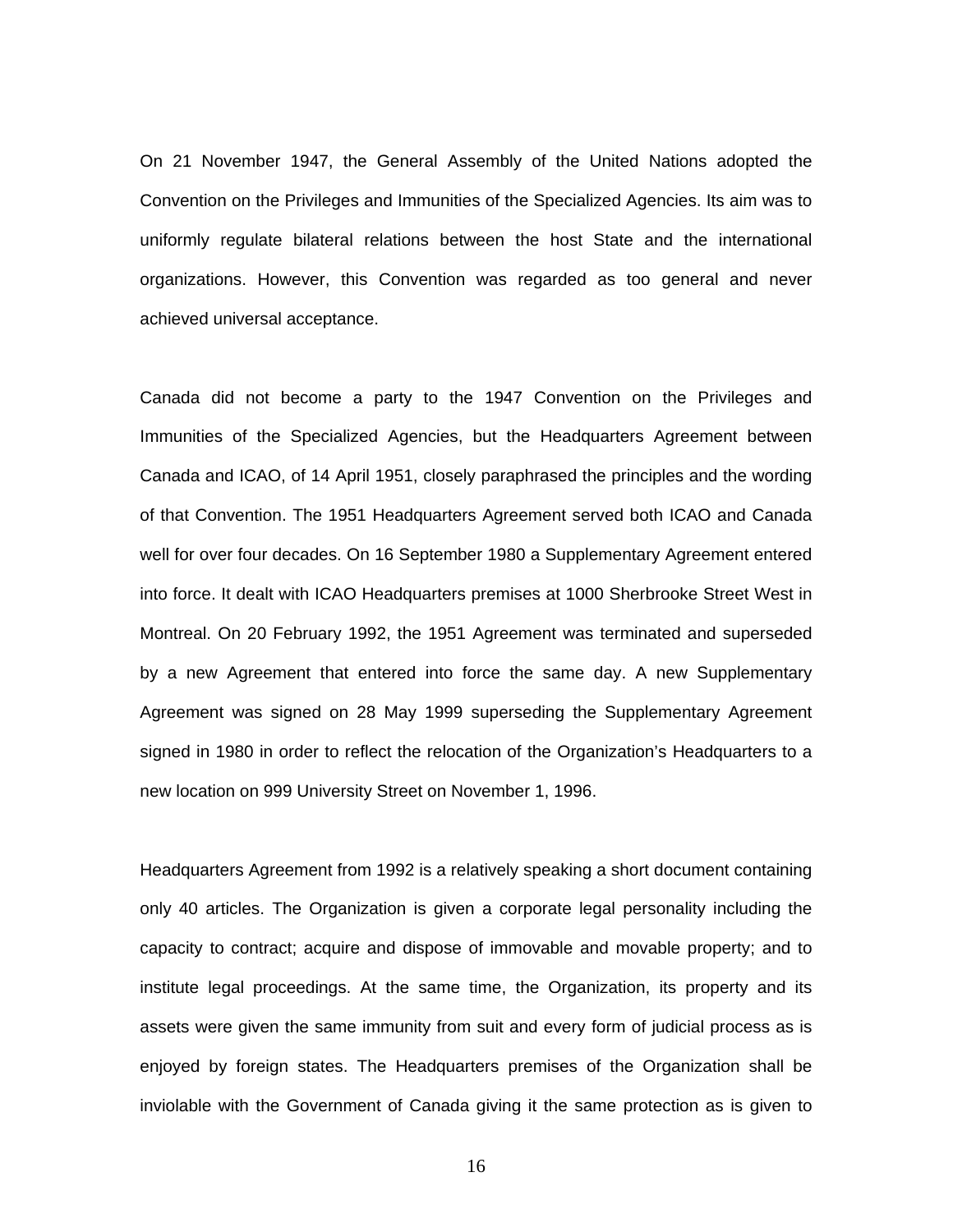diplomatic mission in Canada. The property and assets of the Organization, wherever located and by whomsoever held, are immune from search, requisition, confiscation, expropriation and any other form of interference, whether by executive, administrative, judicial, or legislative action, except with the consent of and under the conditions agreed to by the Secretary General of the Organization. The Organization has the obligation to prevent the Headquarters premises from becoming a refuge either for persons who are avoiding arrest or for persons who are endeavouring to avoid services of execution of legal process.

The Organization is exempt from taxes and duties, as well as from prohibition or restriction on import, export or sale of its publications. It has the right to hold and transfer funds, gold or currency of any kind and use diplomatic courier services and bags.

Persons designated by a Member State as a Permanent Representatives to the Organization enjoy the same privileges and immunities as other diplomats in Canada. Members of the administrative staff of a mission and members of their families, as well as officials of the Organizations enjoy immunities and privileges accorded to the same categories of persons under the Vienna Convention on Diplomatic Relations.

The Agreement stipulates that privileges and immunities accorded to Permanent Representatives, administrative and service staff is not for their personal benefits, but for safeguarding the independent exercise of their functions in connection with the Organization. At the same time, the Representatives have a duty not to interfere in the internal affairs of Canada. However, none of the above mentioned privileges and immunities are accorded to Canadian citizens and permanent residents. Only limited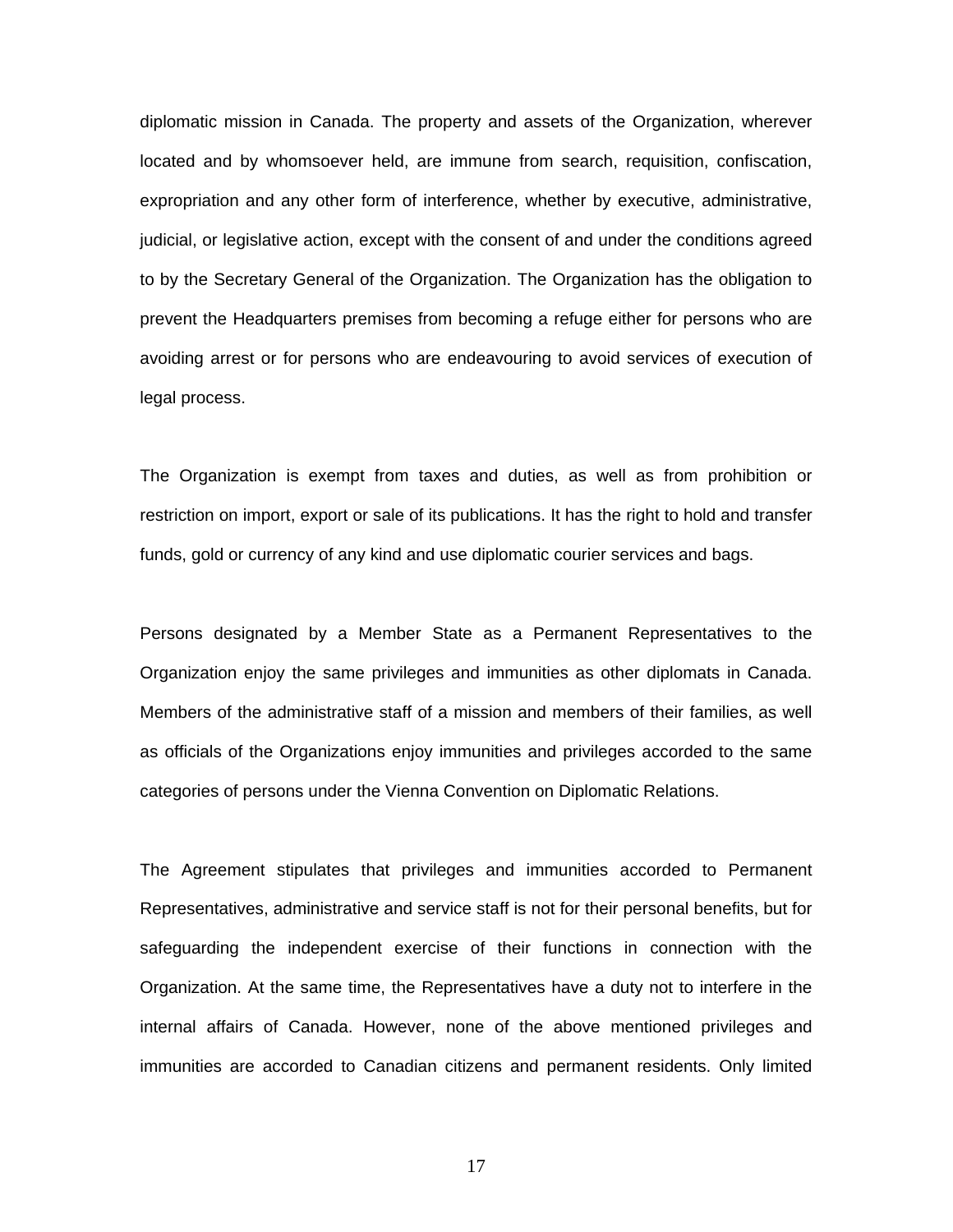immunity from legal process in respect of words spoken or written and of all acts performed in the official capacity are exempted.

Very interesting consequences for Canadian citizens and permanent residents hast the Article 25. It states that salaries and emoluments paid by the Organization to officials of the Organization are not taxed and cannot be used for the purpose of determining Canadian tax due on income earned from sources other than the Organization.

Canadian Government recognize and accept United Nations laissez-passer held by officials of the Organization as valid travel documents and issue, upon request, diplomatic visas to a Permanent Representative or a Representative of a Member State and, as may be appropriate, diplomatic or courtesy visas to officials of the Organization.

Settlement of disputes with the Government of Canada concerning the interpretation or application of the Agreement, which is not settled by negotiation or other agreed mode, is referred for final decision to a tribunal of three arbitrators. One should be named by the Secretary of State for External Affairs, one to be named by the President of the ICAO Council, and the third to be chosen by the two, or, if they fail to agree upon a third, then by the President of the International Court of Justice.

Agreement also prohibits any discrimination based on race, sex, language or religion. It can be revised at the request of either of the Parties, who shall consult each other and mutually agree on any alterations to be made.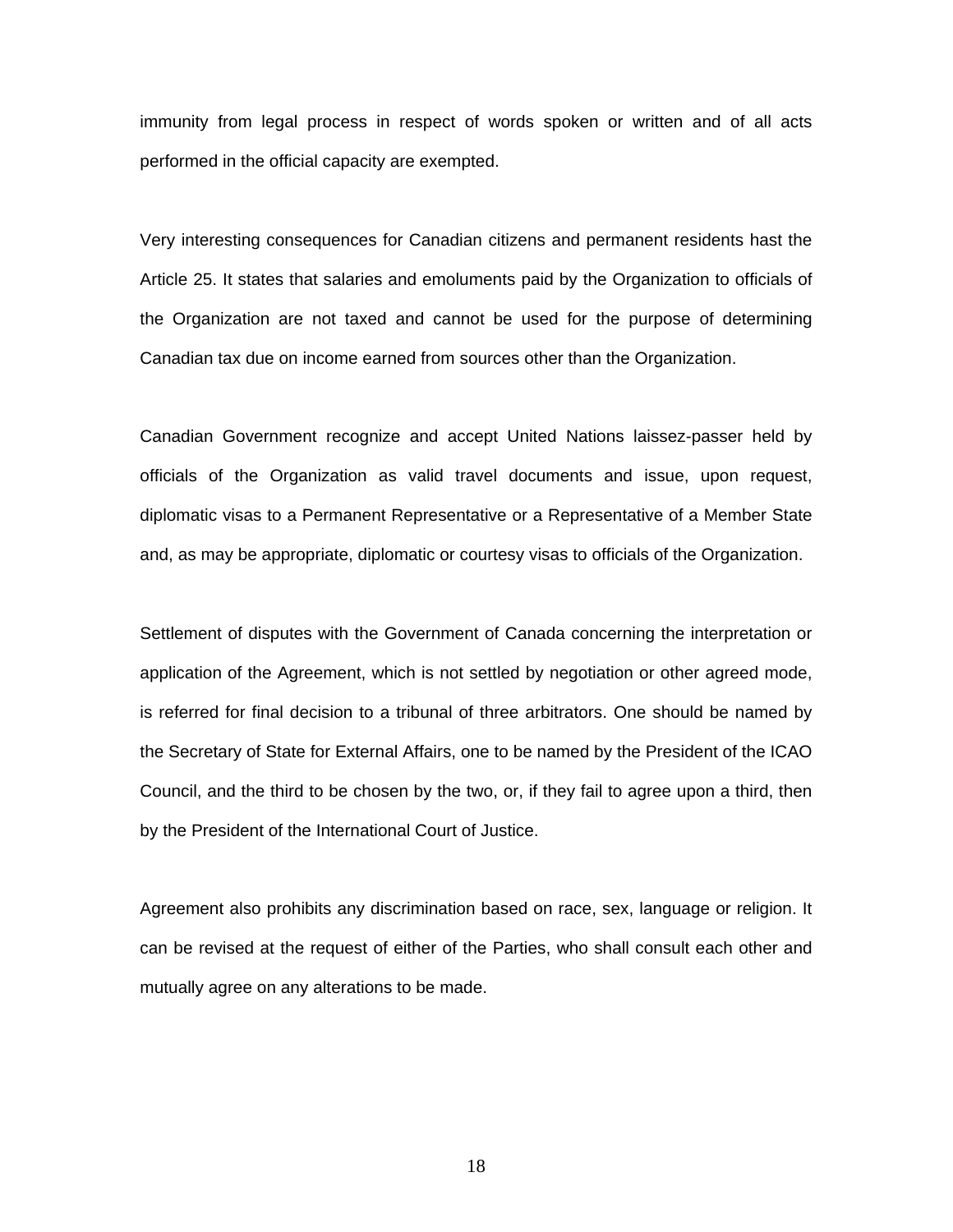#### **UNDERSTANDING BETWEEN ICAO AND THE GOVERNMENT OF QUEBEC**

Due to fact that ICAO maintains its headquarters in Montreal, a special Understanding between the Government of Quebec and ICAO was signed on 20 May 1994. Its 37 Articles deal with exemptions and courtesy privileges extended to the Organization, to Member States and to members of a representation to the Organization.

Under Quebec legislation, the Government of Quebec recognizes ICAO as an international governmental organization. ICAO is given the exemptions from legal process applied by the courts which act in application of the laws of Quebec. The Government of Quebec agreed to exempt from all property, municipal or school taxes, any ICAO immoveable property which is exclusively intended for the execution of its mandate and to exempt ICAO from any personal tax or municipal compensation which might be levied against it as owner, tenant of occupant of a building, excluding those levied separately and collected in remuneration for services rendered.

ICAO is not subject to the application of the Act respecting Labour Standards, and its officials are not governed by that law. However, ICAO respects the provisions of the Act respecting the Regie de l'assurance maladie du Quebec. In respect to the Charter of the French Language, ICAO is given the status of an international body. Subject to the conditions established under Quebec regulations, the Government will issue permit to work in Quebec to the spouses of Permanent Representatives, members of the administrative staff and officials of ICAO, as well as to their children. Only top level officials of the Organization are given the privilege to register their vehicles with a diplomatic plate.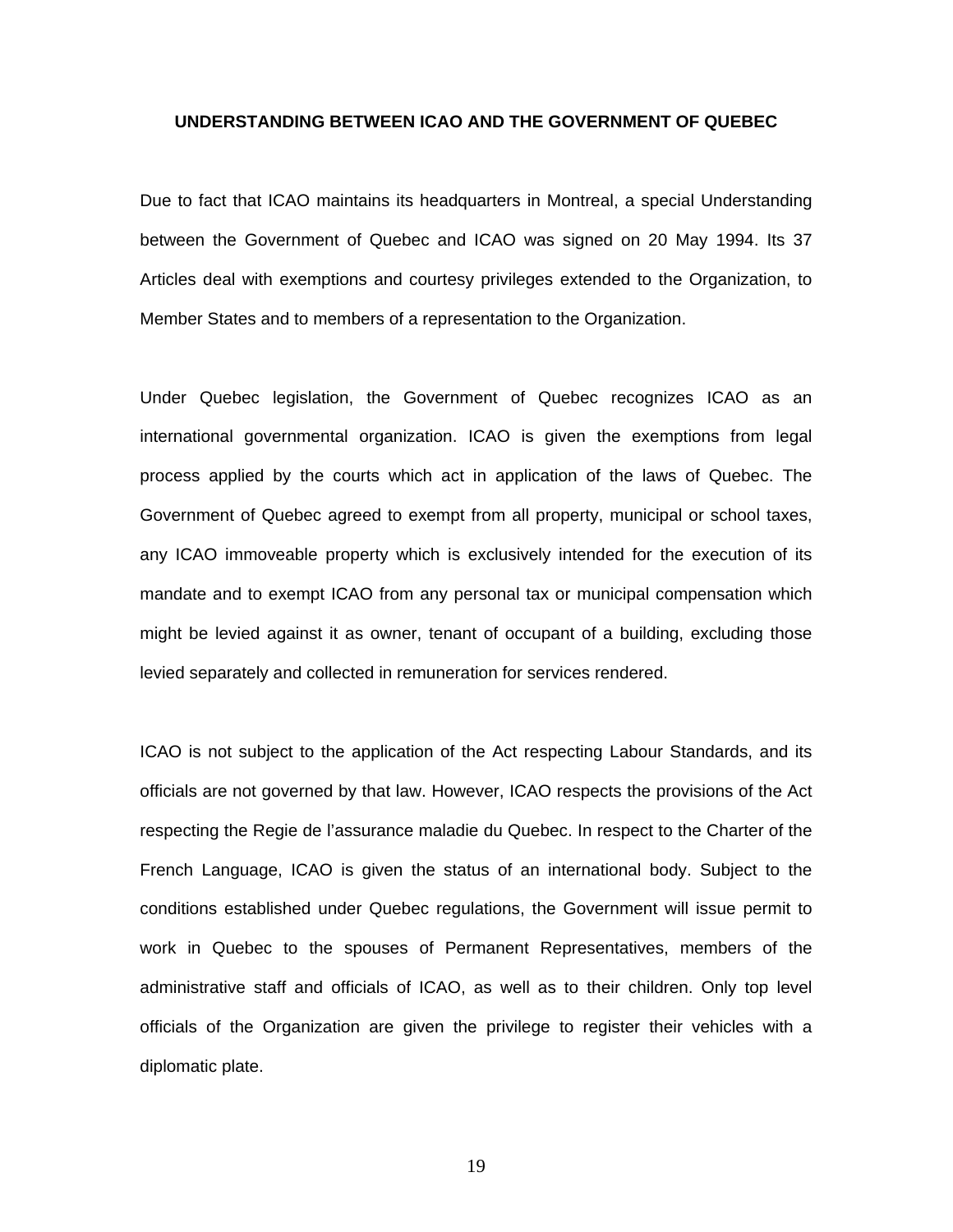The remaining Articles of the Understanding between ICAO and Quebec closely follow Articles from the Agreement between ICAO and Canada.

## **CONCLUSIONS**

International Civil Aviation Organization (ICAO) is the only United Nations specialized agency with headquarters in Canada. Established in 19944, with its permanent headquarters in Montreal, ICAO has played an important role in Canadian international exposure. At the same time, it placed special legal requirements and challenges to the Canadian Government. Legal solutions applied to ICAO represent a unique case in Canadian legislature that required particular attention and creative solutions. Particularity of the Canadian federal and provincial laws and regulations further raised the complexity of the solution represented in the Agreement between the ICAO and Canada, and the Understanding between ICAO and Quebec.

In adopting the Agreement and the Understanding, both Canada and Quebec, have shown remarkable willingness to act as a generous host to the International Civil Aviation Organization and to accommodate its particular needs and requirements.